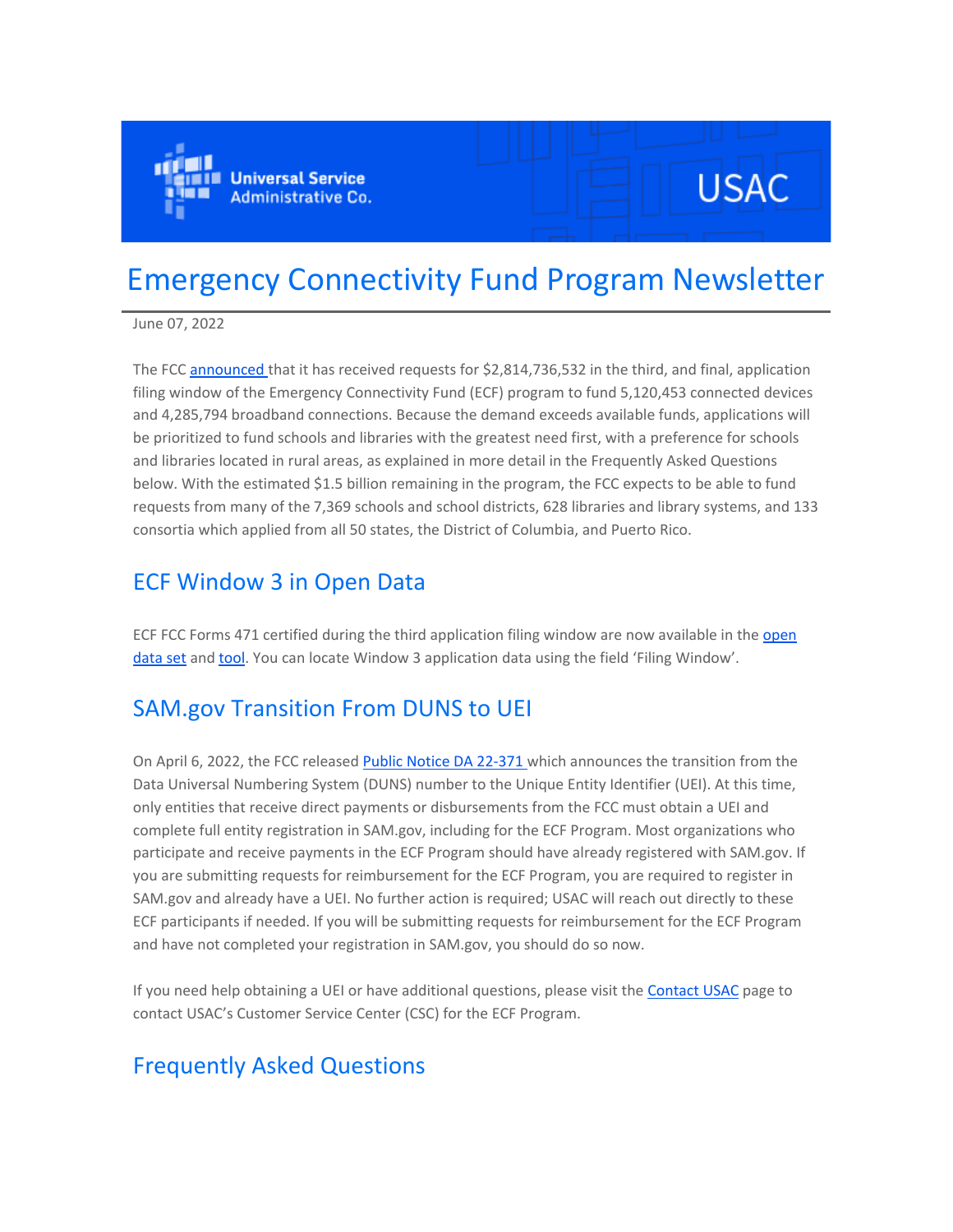#### **Because the demand in the third application filing window exceeds available funding, how will funding requests be prioritized?**

ECF funding requests will be prioritized based on an applicant's E-Rate discount rate for Category One services, adjusted to provide a five percent increase for rural schools and libraries. This means that those schools and libraries entitled to a higher E-Rate discount rate will receive funding ahead of those entitled to a lower discount rate, as reflected in the discount matrix provided in section 54.1708(c) of the ECF rules.

As such, for ECF applicants that applied in the third window and have a validated E-Rate discount, USAC will rely on the applicant's current Category One E-Rate discount rate (adjusted for rurality, if applicable) based on the number of students eligible for free and reduced lunch through the National School Lunch Program (NSLP) to prioritize the review and processing of ECF applications received in the third application filing window. Applicants were permitted to provide updated information regarding their Category One E-Rate discount rate in the narrative box on the their third window application. (This information will be validated as part of the application PIA review process). For ECF applicants that applied in the third window and have not participated in the E-Rate program (and, therefore, do not have a validated E-Rate discount rate), USAC will validate their discount rate during the PIA review process.

#### **What if my school or library does not have a validated E-Rate discount because I don't participate in the E-Rate program?**

If your school or library does not have a validated E-Rate discount, please be prepared to respond quickly to requests to validate a discount rate, including providing documentation to support the discount rate. Failure to respond promptly could result in your ECF application not being reviewed.

#### **What information should we use to answer the fourth unmet needs survey question?**

In response to the fourth unmet needs survey question about how many students will be provided a connected device, a broadband connection, or both a connected device and a broadband connection with the ECF Program funding requested, schools that applied during the third window needed to provide the number of students that they will provide connected devices, broadband connections, or both with the ECF funding requested during the third application filing window. There was no need to report the number of students that were or will be provided equipment and/or services through a first or second window committed funding request on a third window application. If you already responded with information that includes all three application windows, you may request to modify your unmet needs survey responses in the ECF Portal during the PIA review process or through a Post-Commitment Request if the funding request has been committed.

#### **Our school's summer break is coming up. Will there be a "Summer Deferral" Period for PIA inquiries in the ECF Program like there is in the E-Rate program?**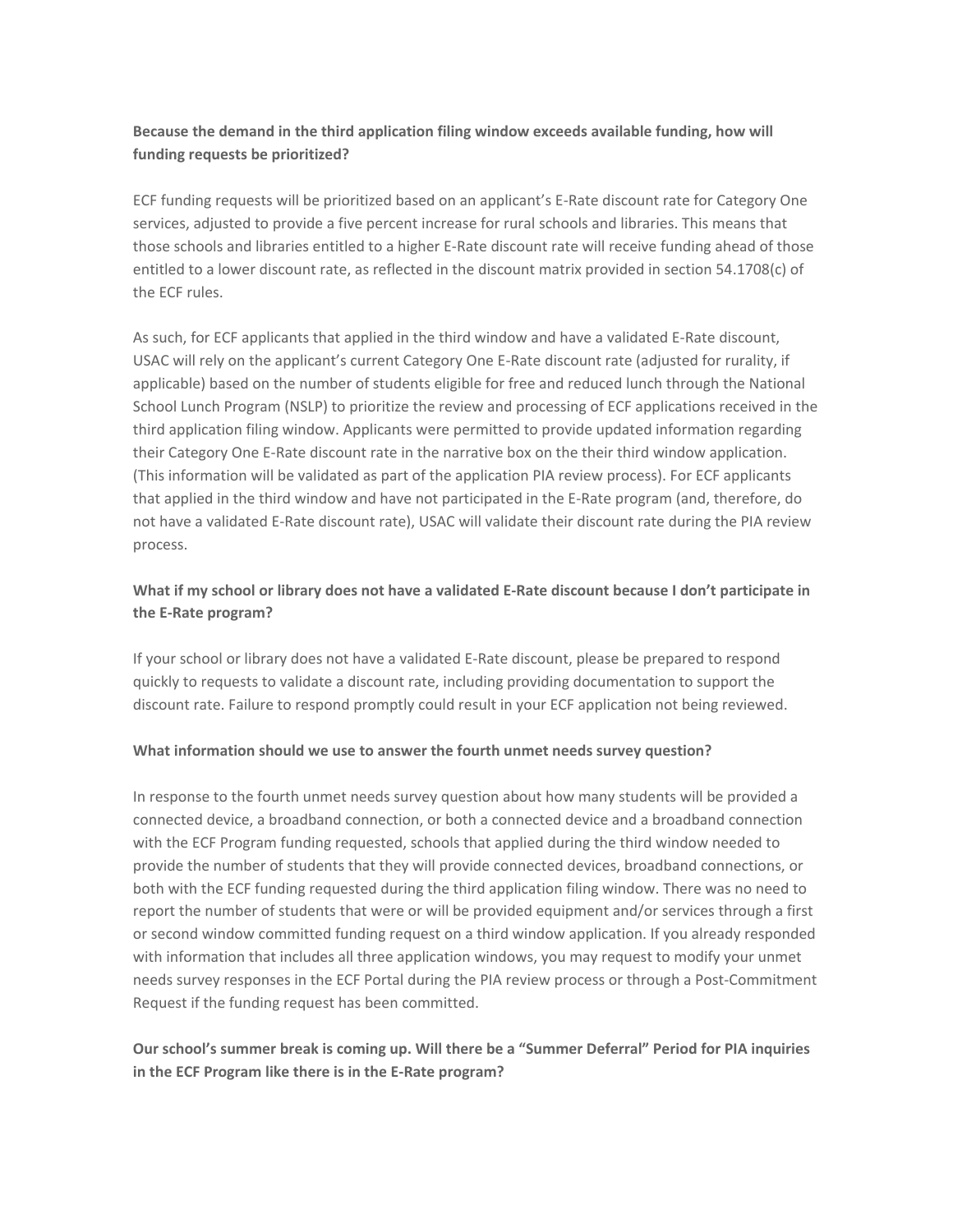No. In the E-Rate program, USAC provides applicants additional time to respond to requests for information about their FCC Form 471 or other program forms during the summer and winter holiday seasons when schools are not in session. USAC will place forms and requests in a deferred status for E-Rate applicants that do not respond during these times. However, given the emergency purpose of the Emergency Connectivity Fund, there are no seasonal deferral periods in the ECF Program. Applicants should continue checking the ECF Portal for requests for information and respond by the deadline provided. Failure to respond to requests for information may lead to the denial of an application. Updates to holiday and summer contact information can be requested in the ECF Portal at any time by using the "Contact Reviewer" button under the Communications or Related Actions tab.

## ECF Requests for Reimbursement Reminders of the Week

**Check out our [Request for Reimbursement ECF FCC Form 472 \(BEAR\) Checklist](https://eur01.safelinks.protection.outlook.com/?url=https%3A%2F%2Fclick.outreach.usac.org%2F%3Fqs%3Db8fdd92749bf7b92e212f917c3cf3318bc7f875d44026467a3c86c314a99dea345f65008a29729ca5e3c2bc54a3ec80739394fa98f9ddf8a&data=05%7C01%7CIngrid.Miranda-Paratore%40ey.com%7C1045929e307c462e9eb008da48b83777%7C5b973f9977df4bebb27daa0c70b8482c%7C0%7C0%7C637902253307701276%7CUnknown%7CTWFpbGZsb3d8eyJWIjoiMC4wLjAwMDAiLCJQIjoiV2luMzIiLCJBTiI6Ik1haWwiLCJXVCI6Mn0%3D%7C3000%7C%7C%7C&sdata=LExEoD4bxThtJNHfesLhMoPqfzFBlA4nU4ELEP6r9ZM%3D&reserved=0) and [Request for](https://eur01.safelinks.protection.outlook.com/?url=https%3A%2F%2Fclick.outreach.usac.org%2F%3Fqs%3Db8fdd92749bf7b92eed139506e5e134ac446633501927043b5050278cfd0063eb832c3f20a67cdb4d59ead08c001ab8a051b88c78f1eb10c&data=05%7C01%7CIngrid.Miranda-Paratore%40ey.com%7C1045929e307c462e9eb008da48b83777%7C5b973f9977df4bebb27daa0c70b8482c%7C0%7C0%7C637902253307701276%7CUnknown%7CTWFpbGZsb3d8eyJWIjoiMC4wLjAwMDAiLCJQIjoiV2luMzIiLCJBTiI6Ik1haWwiLCJXVCI6Mn0%3D%7C3000%7C%7C%7C&sdata=UKh5xBDnFXNIoTT20mCRswUdSJ8WtvmZ9%2Bs2XKmDHdc%3D&reserved=0)  [Reimbursement ECF FCC Form 474 \(SPI\) Checklist](https://eur01.safelinks.protection.outlook.com/?url=https%3A%2F%2Fclick.outreach.usac.org%2F%3Fqs%3Db8fdd92749bf7b92eed139506e5e134ac446633501927043b5050278cfd0063eb832c3f20a67cdb4d59ead08c001ab8a051b88c78f1eb10c&data=05%7C01%7CIngrid.Miranda-Paratore%40ey.com%7C1045929e307c462e9eb008da48b83777%7C5b973f9977df4bebb27daa0c70b8482c%7C0%7C0%7C637902253307701276%7CUnknown%7CTWFpbGZsb3d8eyJWIjoiMC4wLjAwMDAiLCJQIjoiV2luMzIiLCJBTiI6Ik1haWwiLCJXVCI6Mn0%3D%7C3000%7C%7C%7C&sdata=UKh5xBDnFXNIoTT20mCRswUdSJ8WtvmZ9%2Bs2XKmDHdc%3D&reserved=0) for step by step guidance on what to do after you receive a Funding Commitment Decision Letter.**

**Check SAM.gov Registration** – We remind applicants and service providers, who agree to invoice on behalf of the applicant, to ensure your SAM.gov information and registration is updated and active. If you will be submitting ECF requests for reimbursement (i.e., ECF FCC Form 472 or ECF FCC Form 474) and have not completed or updated your [SAM.gov](https://eur01.safelinks.protection.outlook.com/?url=https%3A%2F%2Fclick.outreach.usac.org%2F%3Fqs%3Db8fdd92749bf7b92c943a56364e360b46029156d9c2e74a7f1d86749b985bec0189202b495a4c5416baab307025154398d0d8e7981fcadab&data=05%7C01%7CIngrid.Miranda-Paratore%40ey.com%7C1045929e307c462e9eb008da48b83777%7C5b973f9977df4bebb27daa0c70b8482c%7C0%7C0%7C637902253307701276%7CUnknown%7CTWFpbGZsb3d8eyJWIjoiMC4wLjAwMDAiLCJQIjoiV2luMzIiLCJBTiI6Ik1haWwiLCJXVCI6Mn0%3D%7C3000%7C%7C%7C&sdata=p%2FPyYshUReZlEVblefxsEdH9Hnfp0HOvb1ozcrvXkTU%3D&reserved=0) registration, please do so now. Visit the SAM.gov [website](https://eur01.safelinks.protection.outlook.com/?url=https%3A%2F%2Fclick.outreach.usac.org%2F%3Fqs%3Db8fdd92749bf7b92c943a56364e360b46029156d9c2e74a7f1d86749b985bec0189202b495a4c5416baab307025154398d0d8e7981fcadab&data=05%7C01%7CIngrid.Miranda-Paratore%40ey.com%7C1045929e307c462e9eb008da48b83777%7C5b973f9977df4bebb27daa0c70b8482c%7C0%7C0%7C637902253307701276%7CUnknown%7CTWFpbGZsb3d8eyJWIjoiMC4wLjAwMDAiLCJQIjoiV2luMzIiLCJBTiI6Ik1haWwiLCJXVCI6Mn0%3D%7C3000%7C%7C%7C&sdata=p%2FPyYshUReZlEVblefxsEdH9Hnfp0HOvb1ozcrvXkTU%3D&reserved=0) to complete or renew your SAM.gov registration. SAM.gov registrations must be renewed on annual basis. If not renewed, the account will be deactivated.

Following these reminders and tips will help streamline the review and processing of your ECF request(s) for reimbursement and can help you receive the funds more quickly. Requests for reimbursement will be reviewed and processed on a rolling basis. For more reminders and tips regarding requests for reimbursement, please visit the [Reminders and Tips](https://eur01.safelinks.protection.outlook.com/?url=https%3A%2F%2Fclick.outreach.usac.org%2F%3Fqs%3Db8fdd92749bf7b921f9cd3a1135937c90a1a7619efb8358efe77c80cdb3183c4a18df5bc6aadf8aafb1e9d88f0a4d380d7e1121e406c177a&data=05%7C01%7CIngrid.Miranda-Paratore%40ey.com%7C1045929e307c462e9eb008da48b83777%7C5b973f9977df4bebb27daa0c70b8482c%7C0%7C0%7C637902253307701276%7CUnknown%7CTWFpbGZsb3d8eyJWIjoiMC4wLjAwMDAiLCJQIjoiV2luMzIiLCJBTiI6Ik1haWwiLCJXVCI6Mn0%3D%7C3000%7C%7C%7C&sdata=SFwByk4nIHKwFGcqcKN5jbHHcwaZ%2Bb0W1ec5z6S1gXE%3D&reserved=0) page on the ECF Program website.

## For More Information

Please review the [FCC's Emergency Connectivity Fund FAQs](https://eur01.safelinks.protection.outlook.com/?url=https%3A%2F%2Fclick.outreach.usac.org%2F%3Fqs%3Db8fdd92749bf7b922f57497693ff715c3a203d113294970b3768d654ebde40a7b7e869b9cb32c6235349a15da0caa59f438577fd99a75528&data=05%7C01%7CIngrid.Miranda-Paratore%40ey.com%7C1045929e307c462e9eb008da48b83777%7C5b973f9977df4bebb27daa0c70b8482c%7C0%7C0%7C637902253307701276%7CUnknown%7CTWFpbGZsb3d8eyJWIjoiMC4wLjAwMDAiLCJQIjoiV2luMzIiLCJBTiI6Ik1haWwiLCJXVCI6Mn0%3D%7C3000%7C%7C%7C&sdata=qkvr5ZJ3uLZCdWVfGg%2Fa79DxuPHdFv3mTsbtrVk38Dg%3D&reserved=0), which it continues to update as new questions come in.

More detail on the ECF Program is available in the FCC [Order](https://eur01.safelinks.protection.outlook.com/?url=https%3A%2F%2Fclick.outreach.usac.org%2F%3Fqs%3Db8fdd92749bf7b92740578f184055b3a95cfe29b84d256475684c49a29742ff056e32a8f4b7de92b33c86f9254e2f2327b341fb4d9773d5f&data=05%7C01%7CIngrid.Miranda-Paratore%40ey.com%7C1045929e307c462e9eb008da48b83777%7C5b973f9977df4bebb27daa0c70b8482c%7C0%7C0%7C637902253307701276%7CUnknown%7CTWFpbGZsb3d8eyJWIjoiMC4wLjAwMDAiLCJQIjoiV2luMzIiLCJBTiI6Ik1haWwiLCJXVCI6Mn0%3D%7C3000%7C%7C%7C&sdata=voavAZx1lNad%2FoZRzeK%2BG2q%2FBxWsS9Y0ad6r82bskdE%3D&reserved=0) that established the Emergency Connectivity Fund Program. To learn more, please visit [EmergencyConnectivityFund.org a](https://eur01.safelinks.protection.outlook.com/?url=https%3A%2F%2Fclick.outreach.usac.org%2F%3Fqs%3Db8fdd92749bf7b92c159eda3dfdda0755460d947d142b7a65b838c9a53598778a6eaf599608a988ba67646fc67603b416a336d97d7a0e967&data=05%7C01%7CIngrid.Miranda-Paratore%40ey.com%7C1045929e307c462e9eb008da48b83777%7C5b973f9977df4bebb27daa0c70b8482c%7C0%7C0%7C637902253307701276%7CUnknown%7CTWFpbGZsb3d8eyJWIjoiMC4wLjAwMDAiLCJQIjoiV2luMzIiLCJBTiI6Ik1haWwiLCJXVCI6Mn0%3D%7C3000%7C%7C%7C&sdata=Yg%2FRkVxdaRQNj0EXNfHsTAJa1KXOG6jelUrcpY7HAbA%3D&reserved=0)nd sign up for [Emergency Connectivity Fund Program emails.](https://eur01.safelinks.protection.outlook.com/?url=https%3A%2F%2Fclick.outreach.usac.org%2F%3Fqs%3Db8fdd92749bf7b92b1938d86e922a29135f25c0e634e3eb650aec279e62a0ce06492c74926554ff6ee68cf6b444cde1d77516e2e04b0827e&data=05%7C01%7CIngrid.Miranda-Paratore%40ey.com%7C1045929e307c462e9eb008da48b83777%7C5b973f9977df4bebb27daa0c70b8482c%7C0%7C0%7C637902253307701276%7CUnknown%7CTWFpbGZsb3d8eyJWIjoiMC4wLjAwMDAiLCJQIjoiV2luMzIiLCJBTiI6Ik1haWwiLCJXVCI6Mn0%3D%7C3000%7C%7C%7C&sdata=kYPsfam1GUkRV0i4MecbudGocY8LqTku17wPTJ01QoU%3D&reserved=0)

Applicants and service providers can also contact the ECF Customer Service Center (CSC) with questions at (800) 234-9781 Monday – Friday from 8 a.m. to 8 p.m. ET, or submit a case in the ECF Portal.